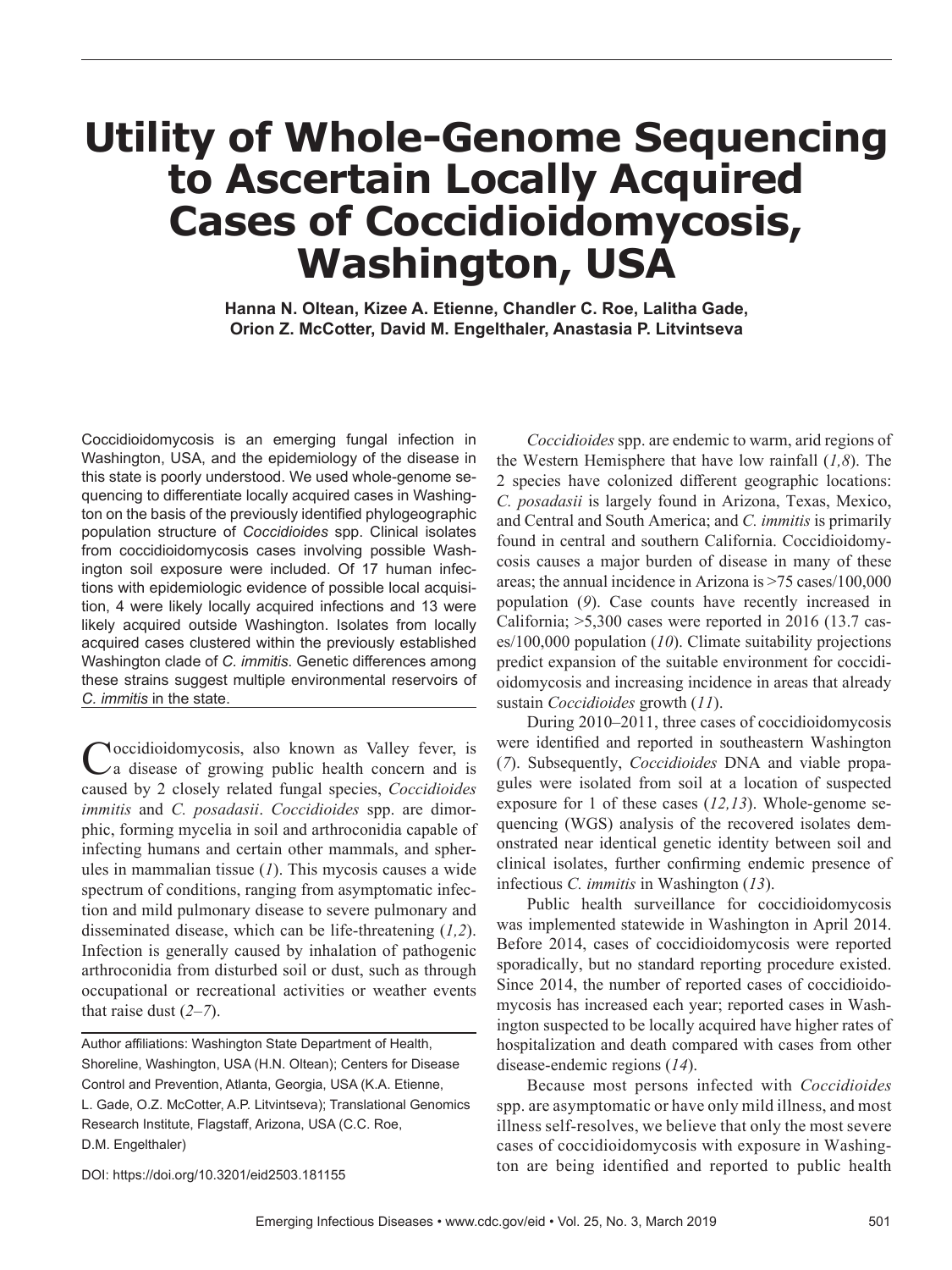#### RESEARCH

authorities. In addition, *Coccidioides* spp. infections might be asymptomatic or only manifest as subclinical disease until a reactivation or complication develops later. Also, most residents of Washington have some travel history to historically disease-endemic areas, such as Arizona, California, or Mexico. These findings create a challenge in differentiating between autochthonous and imported cases of coccidioidomycosis, which is a useful distinction for public health surveillance in Washington.

To better determine the nature of exposure for reported cases of coccidioidomycosis in Washington, the Washington Department of Health, in collaboration with the Centers for Disease Control and Prevention (CDC; Atlanta, GA, USA) and the Translational Genomics Research Institute (Flagstaff, AZ, USA), initiated enhanced surveillance by incorporating WGS of clinical isolates aimed at determining the geographic origins of *Coccidioides* spp. strains. This approach is based on previous population structure studies providing evidence that *C. immitis* and *C. posadasii* have well-defined geographic structures (*15–19*). Subsequently, Engelthaler et al. demonstrated that isolates can generally be assigned to the specific geographic populations on the basis of WGS analysis (*20*). This approach is consistent with a general trend in molecular epidemiology that uses WGS and a One Health approach to ascertain clusters or outbreaks of bacterial, fungal, viral, and parasitic diseases (*21–23*).

We report WGS analyses of isolates from 17 recent coccidioidomycosis cases in Washington, and demonstrate that 13 (76%) cases involved coccidioidomycosis most likely acquired outside Washington; 4 cases (24%) likely involved local acquisition. We discuss the utility of the WGS method to enhance epidemiologic surveillance.

#### **Materials and Methods**

#### **Cases and Isolates**

We identified coccidioidomycosis cases through passive reporting to local health jurisdictions from healthcare providers in Washington and laboratories performing testing for residents of Washington. Confirmed cases, as classified according to the Council of State and Territorial Epidemiologists case definition (*24*), reported during 2014–2017 were included in the analysis. Reported casepatients were interviewed by local health jurisdictions to determine clinical course, travel history, and any potential soil or dust exposures. Medical records were requested when possible for complete data abstraction to case reporting forms. When the exposure was suspected to have occurred in the disease-endemic area of Washington or exposure history was unknown, available clinical isolates were sent to CDC for confirmation.

At CDC, all isolates were grown on brain heart infusion (BHI) agar at 25°C for 10 days. Genomic DNA was extracted by using the DNeasy Blood and Tissue kit (QIA-GEN, https://www.qiagen.com/us) according to the manufacturer's recommendations. Genomic DNA was stored at –20°C until further use. The Washington State and CDC Institutional Review Boards determined this project to be enhancing surveillance for a notifiable condition and did not require human subjects review.

#### **Genome Sequencing, Assembly, and Analyses**

We sequenced genomes of 18 isolates from 17 patients using Illumina (https://www.illumina.com) HiSeq and MiSeq sequencing platforms, as described (*20,25*). We prepared DNA samples for paired-end sequencing by using the Kapa Biosystems (https://www.kapabiosystems.com) Library Preparation Kit protocol with an 8-bp index modification and sequenced to a read length of 250 bp on the Illumina HiSeq or 250 bp on the Illumina MiSeq. All WGS data files have been deposited in the National Center for Biotechnology Information Sequence Read Archive under BioProject PRJNA472461.

We performed genome assembly and analyses as described (*20*). In brief, the Washington-1(B10637) strain was used as the reference for *C. immitis* single-nucleotide polymorphism (SNP) matrices, and the B10813\_Tx strain was used as a reference in the *C. posadasii* SNP matrix. We aligned Illumina read data against the respective reference assemblies by using Burrow-Wheeler Aligner version 0.7.7 (http://bio-bwa.sourceforge.net) and identified SNP variants by using SamTools version 0.1.19 (http://samtools.sourceforge.net). We filtered SNP calls by using a publicly available SNP analysis pipeline (*26*) (http://tgennorth.github.io/ NASP), as described, to remove positions with <10 times coverage with <90% variant allele calls, or identified by using Nucmer (http://nebc.nox.ac.uk/bioinformatics/docs/nucmer.html) as being within duplicated regions in the reference (*20,25*). We constructed a maximum-parsimony phylogeny on the basis of SNP matrices by using MEGA7 (http://www. megasoftware.net), including 17 described strains from various geographic areas for comparison; we determined bootstrap support for the tree by using 1,000 reiterations (*20*).

We extracted candidate SNPs that distinguish Washington strains from non-Washington strains (Appendix Table, https://wwwnc.cdc.gov/EID/article/25/3/18-1155- App1.pdf) from whole-genome assemblies by using Samtools version 1.8, EMBOSS version 6.5.7, and NCBI-toolkit version 7.0.0 (*27–29*). We chose SNPs if their positions were consecutive or no more than 1 nt apart and had  $>10$ times coverage. In brief, we extracted an ≈1-kb region surrounding candidate SNP positions from all draft assemblies, aligned it to Washington-1(B10637) reference, and designed degenerate primers by using Primer3 version 3.0 (*30*). We compared regions with those of *C. immitis* strain H538–4 to determine genomic loci annotation.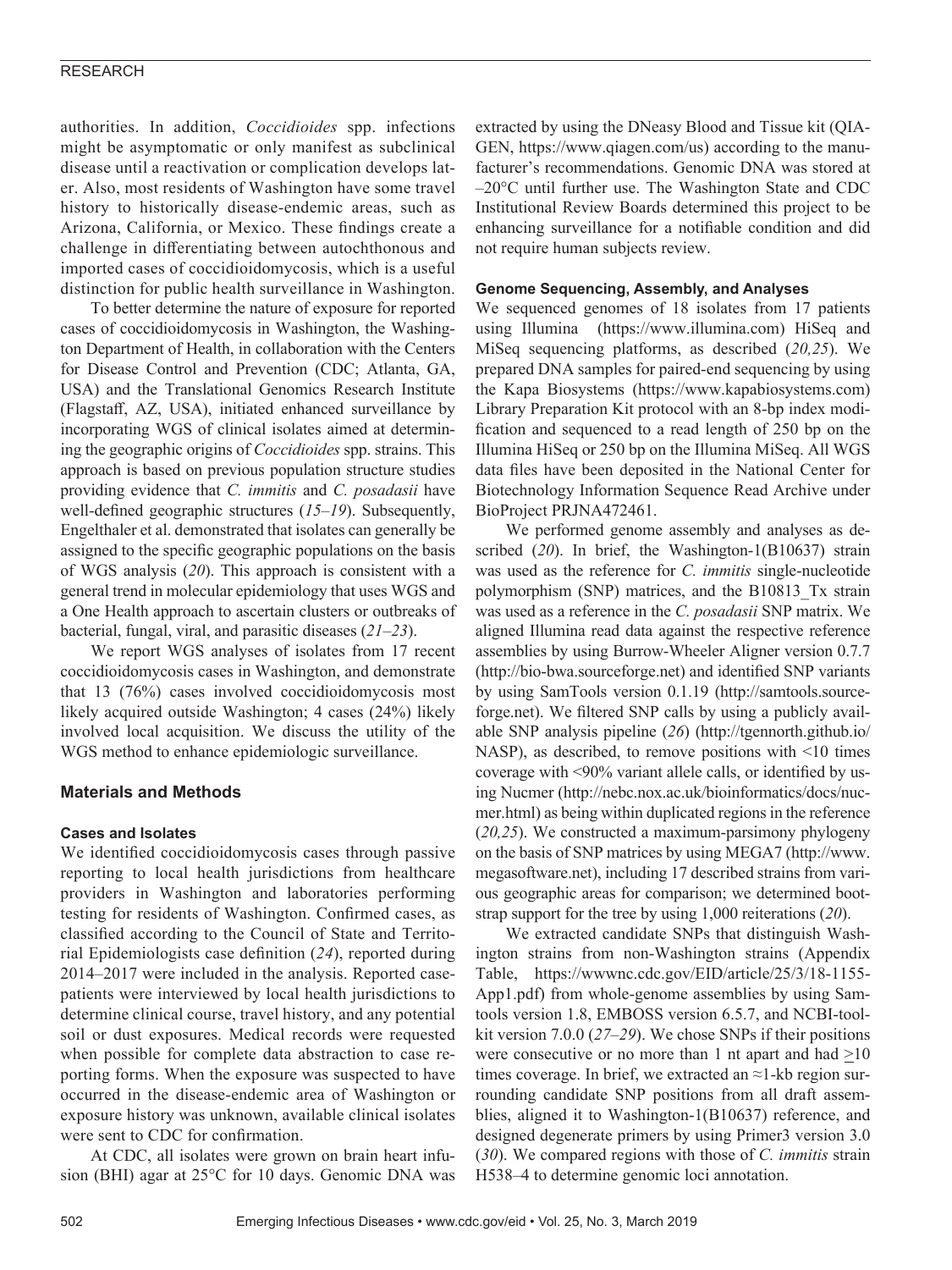#### **Results**

During 2014–2017, a total of 167 confirmed cases of coccidioidomycosis were reported in Washington. For these cases, 18 isolates (Table) from 17 cases were available. Travel and exposure histories suggested local acquisition in Washington (9 case-patients) or were unknown at the time of specimen collection (8 case-patients).

We speciated 14 isolates as *C. immitis* and 4 as *C. posadasii* and subjected these isolates to WGS with 25– 160 times sequencing coverage. A total of 68,717 SNPs were identified by comparison with the reference isolate. Phylogenetic analysis and comparison with sequenced isolates of *C. immitis* demonstrated that 5 isolates from 4 patients in Washington were highly genetically related to each other and to isolates from the identified Washington clade that contained human and soil isolates (*13*). No more than 354 SNPs differentiated any 2 isolates within the Washington cluster, which was also supported by 100% bootstrap values (Figure). In contrast, >10,000 SNPs differentiated the Washington cluster from its nearest neighbor, an isolate from another case-patient in Washington. This case-patient (B12496) reported travel history to disease-endemic regions in California and Mexico. Tens of thousands of SNPs differentiated Washington cluster isolates from those from other states. No more than 3 SNPs were identified among multiple soil isolates collected 4 years apart from a single sampling site, and 4 SNPs were identified between isolates collected 2 years apart from 1 patient in Washington who had a chronic infection. However, 234–324 SNPs were identified in pairwise comparisons between isolates from different patients in the Washington clade (Figure, panel B).

Three of the 4 case-patients infected with Washington clade strains reported no travel history outside Washington. Conversely, 8 of 9 *C. immitis* isolates that did not cluster with the Washington clade were isolated from patients who reported travel to California.

Washington strains can be distinguished from non-Washington strains in 3 genomic regions on the basis of annotations from *C. immitis* strain H538-4; locus DS016982: adipocyte-derived leucine aminopeptidase; locus DS01702: hypothetical protein; and locus DS016985: glyoxal oxidase (Appendix). The DNA fragment from locus DS016982 contains SNP GG at positions 94460–94461 for Washington strains and SNP CA for non-Washington strains and can be amplified by using forward primer 5′-GGTACGTCACAAGTCCCCAG-3′ and reverse primer 3′-AAGAGTACTCGCGAAGGAAGC-5′. For locus DS017021, the DNA fragment amplified with forward primer 5′-CTTGACTGTGCAGGGCCTTA-3′ and reverse primer 3′-ACCGGCCTAACTCCATGGTA-5′ encompasses SNPs GGT for Washington strains and TGC for non-Washington strains at positions 105566–105568) The fragment of locus DS016985 can be amplified by using primer pairs 5′-TTCCGCTTGATGGCTGAAGT-3′/3′-TGTGGCCCTCCTATTGCTTG-5′ and contains consecutive SNP CC for Washington strains and SNP GA for non-Washington strains (positions 232442–232443).

We identified 4 case-patients who had *C. posadasii* infections by using internal transcribed spacer sequencing and confirmed by WGS. Isolates from the 4 case-patients clustered with described *C. posadasii* populations from Arizona (data not shown). Three of those case-patients had traveled to Arizona, and 1 case-patient had an unknown travel history.

**Table.** Characteristics of 18 clinical isolates subjected to whole-genome sequencing analysis from patients with coccidioidomycosis, Washington, USA, 2014–2017\*

|        | Travel history of |                             |                 |                           |                         |
|--------|-------------------|-----------------------------|-----------------|---------------------------|-------------------------|
| CDC-ID | patient           | <i>Coccidioides</i> species | Collection date | Specimen source site      | Phylogenetic population |
| B10917 | Unknown           | C. posadasii                | 2014            | Sputum                    | Non-Washington          |
| B10918 | AZ, MT, SD, OR    | C. posadasii                | 2014            | Sputum                    | Non-Washington          |
| B11036 | AZ                | C. posadasii                | 2015            | Lung                      | Non-Washington          |
| B11034 | AZ                | C. <i>immitis</i>           | 2014            | Lung                      | Washington              |
| B11019 | None              | C. <i>immitis</i>           | 2014            | <b>BAL</b>                | Washington+             |
| B11035 | CА                | C. <i>immitis</i>           | 2015            | Cerebrospinal fluid       | Non-Washington          |
| B11080 | Mexico, CA        | C. <i>immitis</i>           | 2015            | Neck                      | Non-Washington          |
| B11198 | Mexico, CA        | C. immitis                  | 2015            | Tissue                    | Non-Washington          |
| B11299 | AZ                | C. posadasii                | 2015            | <b>Bronchial washings</b> | Non-Washington          |
| B11517 | СA                | C. <i>immitis</i>           | 2016            | Throat                    | Non-Washington          |
| B11518 | None              | C. immitis                  | 2016            | Testicle                  | Washington+             |
| B11587 | СA                | C. <i>immitis</i>           | 2016            | Tissue                    | Non-Washington          |
| B11863 | HI. Costa Rica    | C. immitis                  | 2016            | Sputum                    | Non-Washington          |
| B11873 | CА                | C. <i>immitis</i>           | 2016            | <b>Bronchial washings</b> | Non-Washington          |
| B12398 | None              | C. <i>immitis</i>           | 2016            | <b>Blood</b>              | Washington              |
| B12495 | CA                | C. <i>immitis</i>           | 2016            | Cerebrospinal fluid       | Non-Washington          |
| B12496 | Mexico, CA        | C. immitis                  | 2016            | Knee wound                | Non-Washington          |
| B13956 | None              | C. immitis                  | 2017            | <b>BAL</b>                | Washington              |

\*BAL, bronchoalveolar lavage; CDC, Centers for Disease Control and Prevention; ID, identification.

†These isolates were from the same patient.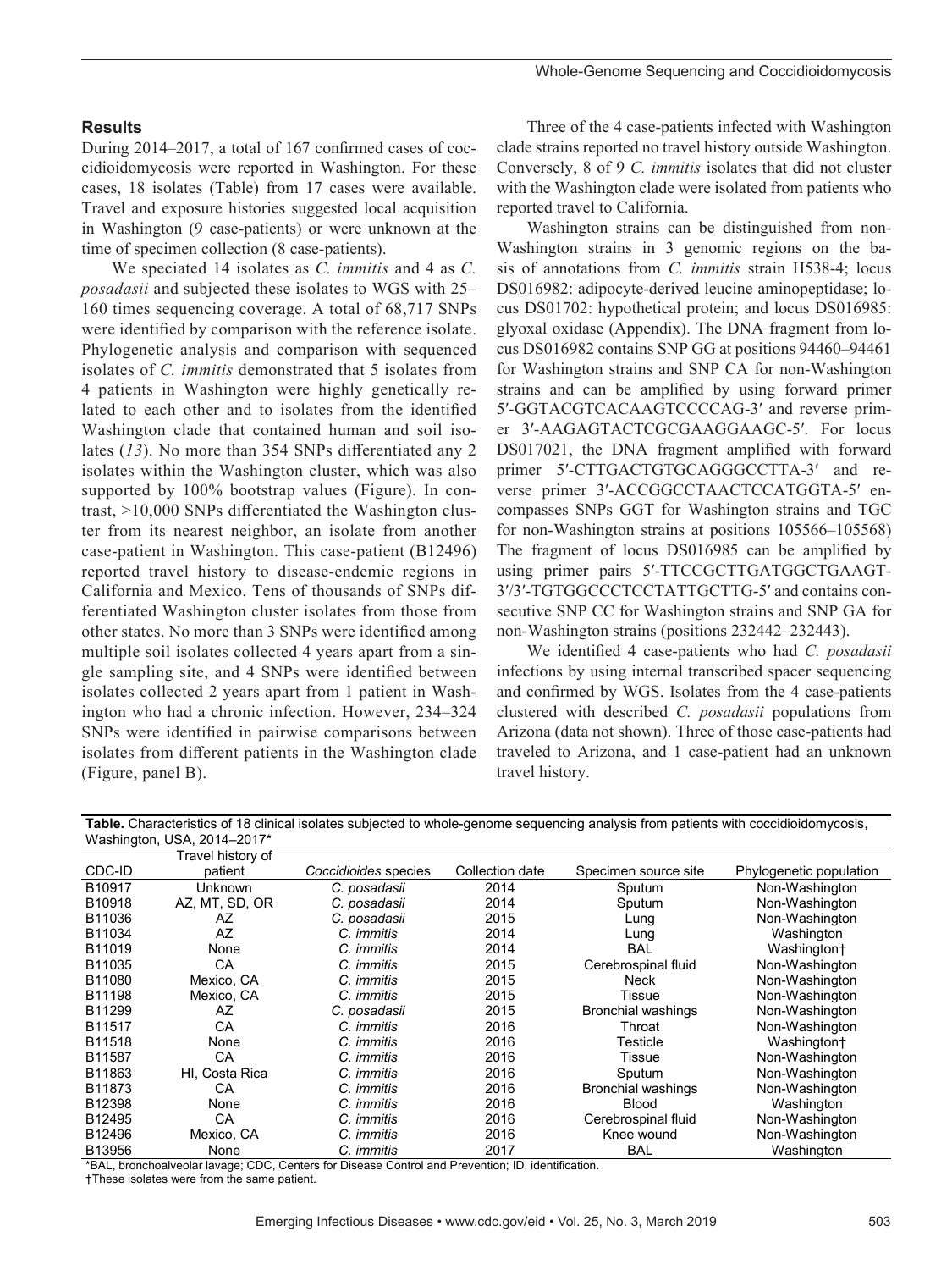

**Figure.** Genetic relationships among *Coccidioides immitis* isolates. A) Isolates from patients in Washington, USA, compared with isolates from other locations. B) Genetic relationships among *C. immitis* isolates from the Washington clade; single-nucleotide polymorphism numbers are shown above the branches. Dark blue indicates previously described environmental and human isolates (*13*) from Washington, light blue indicates isolates from new cases that were likely acquired in Washington, and orange indicates isolates from cases that were likely acquired outside Washington. Isolates from patients with the documented travel histories are indicated as Traveler. Travel history is detailed in the Table. Isolates with SJV names are from the San Joaquin Valley, California, as described (*20*). Bootstrap values shown in green circle indicate 100% support. Scale bars indicate nucleotide substitutions per site. CDC, Centers for Disease Control and Prevention; Env, environment.

#### **Discussion**

Determining the potential sources of exposure and geographic distribution of *Coccidioides* in areas where coccidioidomycosis is uncommon is a surveillance challenge because patients often report travel histories to other disease-endemic areas. To address this problem, we implemented WGS to better determine the likely geographic origin of isolates obtained from patients in Washington who had suspected local acquisition or unknown exposure histories. This method is based on the observation that *Coccidioides* populations have well defined geographic structure, and most isolates can be assigned to specific geographic areas on the basis of their WGS genotypes, such as Arizona, Texas, Mexico, central California, or Washington (*20*). We demonstrated the utility of this tool for investigating the epidemiology of coccidioidomycosis in Washington.

Of 18 isolates from 17 patients included in this study, 5 (28%) clustered with strains isolated from soil in Washington, which was consistent with local exposure. The remaining 13 (72%) isolates clustered with populations from other areas, such as Arizona, California, or Mexico, which was generally consistent with reported travel histories of patients. The only discordance between WGS and epidemiologic data was observed for isolate B11863, which clustered with *C. immitis* isolates from California.

The patient from whom this isolate originated reported travel out of state but also reported extensive soil exposure in a county in Washington that had previously reported autochthonous cases. Specifically, the only reported travel was to Hawaii 2 months before disease onset and to Costa Rica 1 year before disease onset, with a layover in California during which the patient did not leave the airport. In addition, the patient reported 1 trip to southern California 6 years before disease onset. This discordance was an unexpected finding and might represent more diversity among *Coccidioides* spp. in Washington than previously understood, reactivated infection because of previous travel, or infection from a fomite or other carrier source of *C. immitis*. Further investigation and surveillance data are needed to determine which hypothesis is most plausible.

Of the 4 patients infected with the local strains from Washington, 3 patients reported no travel history outside Washington. The fourth patient reported travel to Arizona 1 year before the onset of coccidioidomycosis but also reported extensive exposure to local soils in Washington and dust during hiking and gardening. This result indicates that compatible travel history alone does not exclude the possibility of local exposure and demonstrates the added value of genomic approaches to determining exposure location. Although isolates in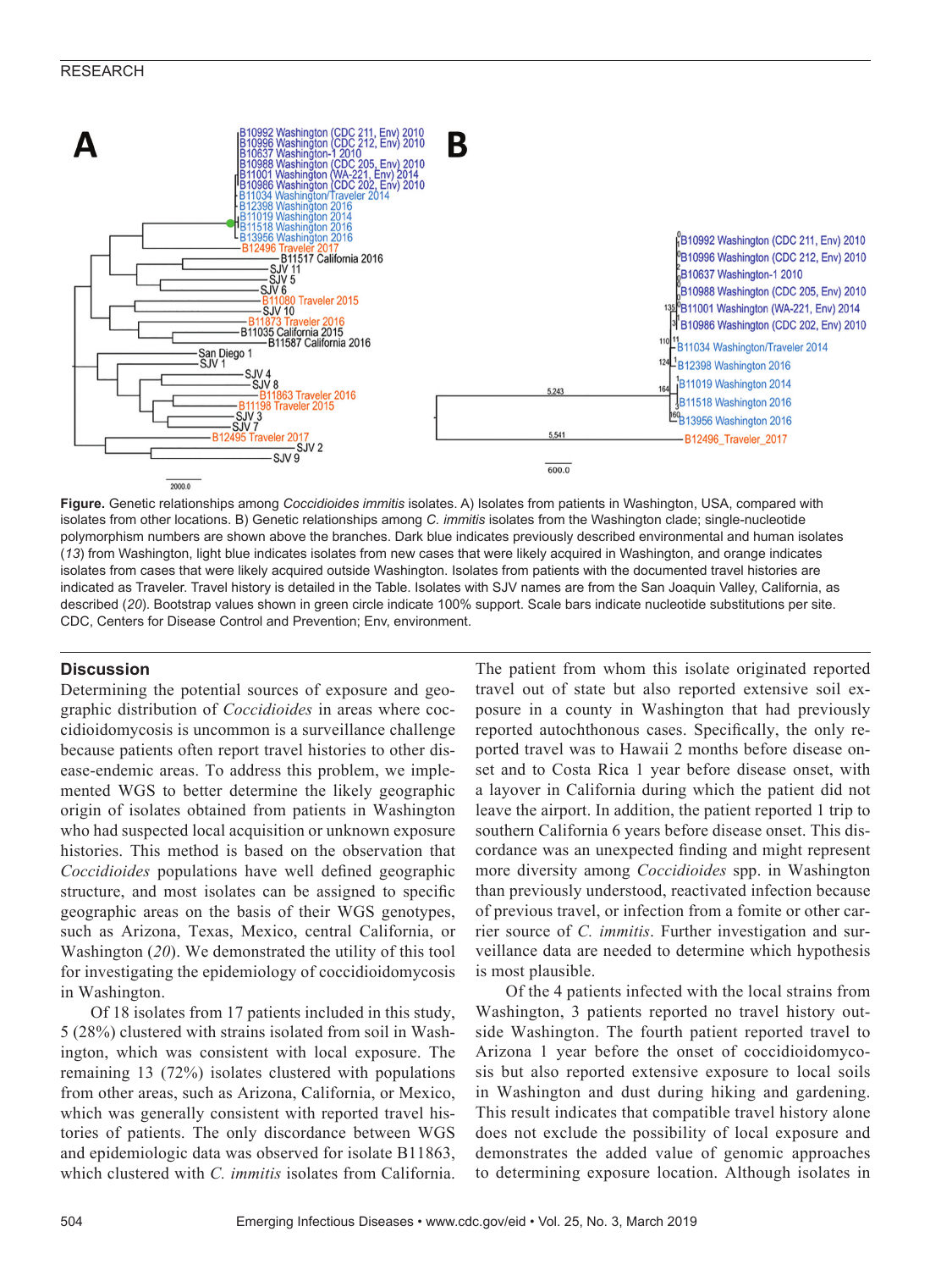the Washington clade were genetically related (Figure, panel A), considerably higher genetic diversity was observed for new strains compared with that detected for the original isolates from Washington identified in 2013 (*13*). Specifically, 245–299 pairwise SNPs were identified among the newly identified strains from Washington, compared with <5 SNPs detected among previously described isolates from Washington from the same exposure site (Figure, panel B). This small but apparent genetic divergence of the new isolates indicates that new infections were acquired from different local *C. immitis* populations, likely at different sites, and suggests the presence of multiple environmental loci for *Coccidioides* spp. in Washington. The divergent isolates were collected from soil in a location ≈70 miles from the suspected exposure location of 1 of the patients. However, in sharp contrast to the populations of *Coccidioide*s spp. in Arizona or California, where isolates are differentiated by thousands of SNPs, the overall low genetic variability in the Washington population is consistent with a relatively small population size, strongly suggesting a recent common ancestry of Washington strains and a relatively recent expansion of *C. immitis* to Washington, (Figure).

Our study has 2 main limitations. First, there might be additional genetically diverse populations of *Coccidioides* in Washington that have not yet been discovered or proven; therefore, some genotypes that have been deemed as acquired outside Washington might have been acquired locally. For example, 1 isolate from a patient who was highly suspected of having local acquisition clustered with isolates from California. Likewise, there might be genetically similar populations of *Coccidioides* spp. in Oregon, California, or other nearby states that have not yet been documented. These genetically similar populations might add complexity to determination of location of exposure. However, to date, no clinical or environmental isolates with strong epidemiologic links to locations outside Washington that cluster with isolates from Washington have been identified. This finding is consistent with those of previous studies that demonstrated that *C. immitis* and *C. posadasii* have well-defined geographic structures (*15–19*).

Second, all patients in our study were given diagnoses of rather atypical cases of coccidioidomycosis that were either asymptomatic (diagnosed during biopsy), cutaneous, chronic, or unusually severe. In general, the acute primary pulmonary form of coccidioidomycosis constitutes the most common manifestation in highly endemic areas and often represents the earliest manifestation of the disease. Conversely, reactivation of latent infections can occur months to years after initial exposure, typically in immunosuppressed persons. Many complicated infections might follow a subacute or chronic disease progression. This lack of acute respiratory cases and preponderance of atypical disease in Washington indicates the likely gap between early identification and delayed diagnosis because of lack of awareness and might also explain the high prevalence of the out-of-state strains of *C. immitis* in our study. However, even in highly endemic regions, acute pulmonary disease is often missed or delayed in diagnosis for months (*31,32*), supporting the possibility that an underlying background of typical acute disease might remain unidentified in Washington (*33*).

Our results indicate that WGS is a useful tool to assist in determining exposure location in surveillance situations in which exposure histories are unclear or unknown. For patients in this study, coccidioidomycosis was more commonly associated with travel to other disease-endemic areas compared with local exposure; however, travel to endemic regions does not preclude local acquisition of the disease. Our results also indicate that coccidioidomycosis is likely to be underdiagnosed and underreported in Washington on the basis of atypical disease manifestations for locally acquired cases. More research is needed to determine the true prevalence of locally acquired coccidioidomycosis in Washington.

#### **Acknowledgments**

We thank Denny Flodin-Hursh, Jill Stiffler, Cindy Ralston, Heather Hill, and all other local health jurisdiction and healthcare facility staff who supported this study by obtaining isolates and interviewing patients, and Joyce Peterson and Ngoc Le for assistance with processing and identification of isolates.

This study was supported by an Advanced Molecular Detection Initiative and Epidemiology and Laboratory Capacity grant from CDC.

#### **About the Author**

Ms. Oltean is a zoonotic and vectorborne disease epidemiologist in the Office of Communicable Disease Epidemiology, Washington State Department of Health, Shoreline, WA. Her primary research interests are zoonotic disease surveillance system design, implementation, and evaluation.

#### **References**

- 1. Brown J, Benedict K, Park BJ, Thompson GR III. Coccidioidomycosis: epidemiology. Clin Epidemiol. 2013;5:185–97.
- 2. Adams D, Fullerton K, Jajosky R, Sharp P, Onweh D, Schley A, et al. Summary of notifiable infectious diseases and conditions— United States, 2013. MMWR Morb Mortal Wkly Rep. 2015; 62:1–122. http://dx.doi.org/10.15585/mmwr.mm6253a1
- 3. Cordeiro RA, Brilhante RS, Rocha MF, Bandeira SP, Fechine MA, de Camargo ZP, et al. Twelve years of coccidioidomycosis in Ceará State, northeast Brazil: epidemiologic and diagnostic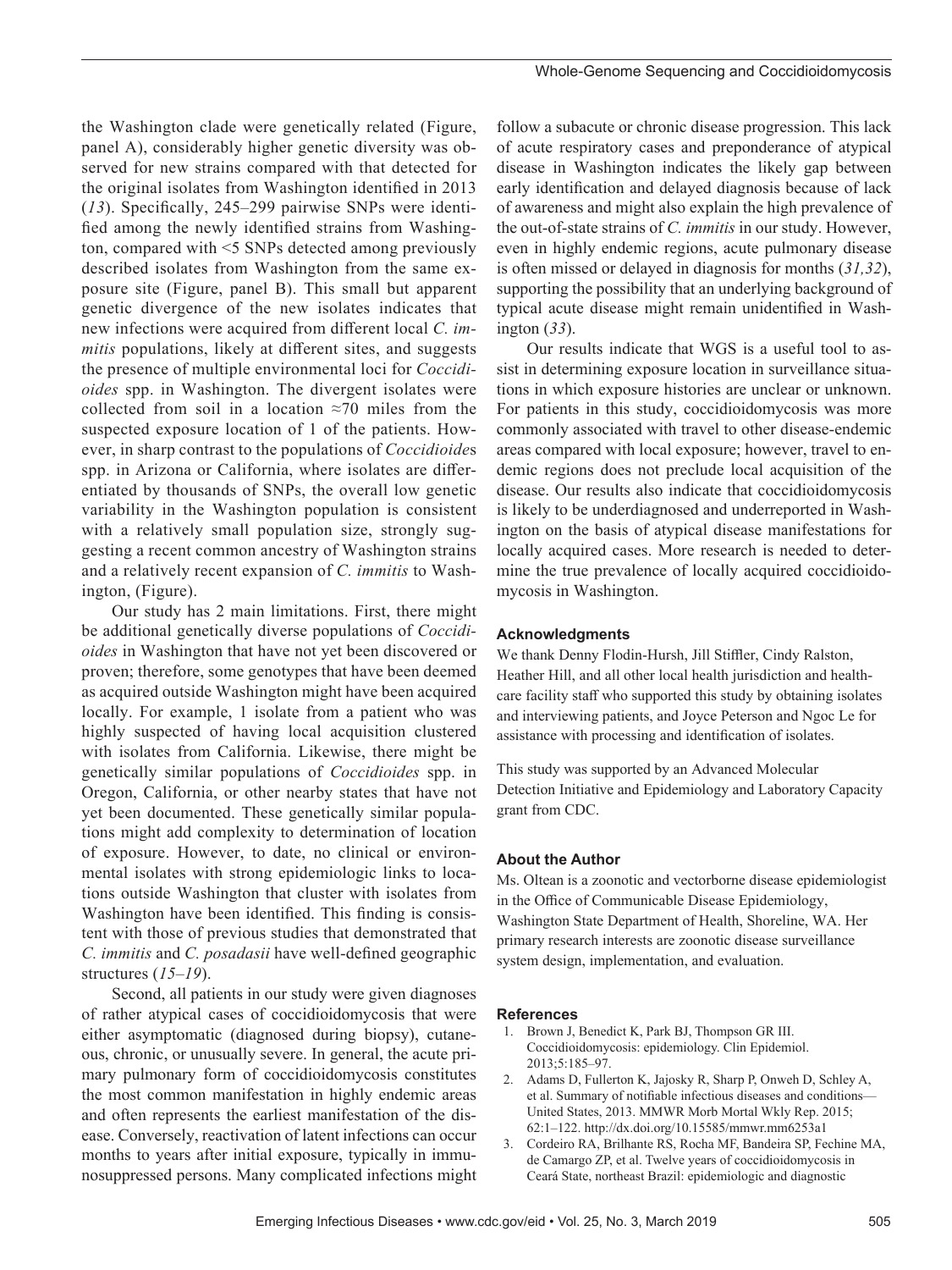#### RESEARCH

aspects. Diagn Microbiol Infect Dis. 2010;66:65–72. http://dx.doi.org/10.1016/j.diagmicrobio.2008.09.016

- 4. Wilken JA, Sondermeyer G, Shusterman D, McNary J, Vugia DJ, McDowell A, et al. Coccidioidomycosis among workers constructing solar power farms, California, USA, 2011–2014. Emerg Infect Dis. 2015;21:1997–2005. http://dx.doi.org/10.3201/ eid2111.150129
- 5. Pappagianis D; Coccidioidomycosis Serology Laboratory. Coccidioidomycosis in California state correctional institutions. Ann N Y Acad Sci. 2007;1111:103–11. http://dx.doi.org/10.1196/ annals.1406.011
- 6. Colson AJ, Vredenburgh L, Guevara RE, Rangel NP, Kloock CT, Lauer A. Large-scale land development, fugitive dust, and increased coccidioidomycosis incidence in the antelope valley of California, 1999–2014. Mycopathologia. 2017;182:439–58. http://dx.doi.org/10.1007/s11046-016-0105-5
- 7. Marsden-Haug N, Goldoft M, Ralston C, Limaye AP, Chua J, Hill H, et al. Coccidioidomycosis acquired in Washington State. Clin Infect Dis. 2013;56:847–50. http://dx.doi.org/10.1093/cid/cis1028
- 8. Galgiani JN, Thompson G III. Valley fever (coccidioidomycosis), tutorial for primary care professionals, 2016. Valley Fever Center for Excellence, The University of Arizona [cited 2018 Nov 30]. https://vfce.arizona.edu/sites/default/files/9-valley\_fever\_tutorial.pdf
- 9. Arizona Department of Health Services (AZDoH). Valley fever 2016 annual report, 2017 [cited 2018 Nov 30]. https://www.azdhs. gov/documents/preparedness/epidemiology-disease-control/ valley-fever/reports/valley-fever-2016.pdf
- 10. Cooksey GS, Nguyen A, Knutson K, Tabnak F, Benedict K, McCotter O, et al. Notes from the field: increase in coccidioidomycosis—California, 2016. MMWR Morb Mortal Wkly Rep. 2017;66:833–4. http://dx.doi.org/10.15585/mmwr.mm6631a4
- 11. Gorris M, Cat L, Zender C, Treseder K, Randerson J. Coccidioidomycosis dynamics in relation to climate in the southwestern United States. GeoHealth. 2018;2:6–24. http://dx.doi.org/10.1002/2017GH000095
- 12. Marsden-Haug N, Hill H, Litvintseva AP, Engelthaler DM, Driebe EM, Roe CC, et al.; Centers for Disease Control and Prevention (CDC). *Coccidioides immitis* identified in soil outside of its known range—Washington, 2013. MMWR Morb Mortal Wkly Rep. 2014;63:450.
- 13. Litvintseva AP, Marsden-Haug N, Hurst S, Hill H, Gade L, Driebe EM, et al. Valley fever: finding new places for an old disease: *Coccidioides immitis* found in Washington State soil associated with recent human infection. Clin Infect Dis. 2015;60:e1–3. http://dx.doi.org/10.1093/cid/ciu681
- 14. Washington State Department of Health (WADoH). Washington State annual report on fungal disease, 2014 [cited 2018 Nov 30]. https://www.doh.wa.gov/Portals/1/Documents/5100/420-146- FungalDiseaseAnnualReport.pdf
- 15. Barker BM, Jewell KA, Kroken S, Orbach MJ. The population biology of *Coccidioides*: epidemiologic implications for disease outbreaks. Ann N Y Acad Sci. 2007;1111:147–63. http://dx.doi.org/ 10.1196/annals.1406.040
- 16. Neafsey DE, Barker BM, Sharpton TJ, Stajich JE, Park DJ, Whiston E, et al. Population genomic sequencing of *Coccidioides* fungi reveals recent hybridization and transposon control. Genome Res. 2010;20:938–46. http://dx.doi.org/10.1101/gr.103911.109
- 17. Fisher MC, Rannala B, Chaturvedi V, Taylor JW. Disease surveillance in recombining pathogens: multilocus genotypes identify sources of human *Coccidioides* infections. Proc Natl Acad Sci U S A. 2002;99:9067–71. http://dx.doi.org/10.1073/ pnas.132178099
- 18. Fisher MC, Koenig GL, White TJ, Taylor JW. Pathogenic clones versus environmentally driven population increase: analysis of an epidemic of the human fungal pathogen *Coccidioides immitis.* J Clin Microbiol. 2000;38:807–13.
- 19. Teixeira MM, Barker BM. Use of population genetics to assess the ecology, evolution, and population structure of *Coccidioides.* Emerg Infect Dis. 2016;22:1022–30. http://dx.doi.org/10.3201/ eid2206.151565
- 20. Engelthaler DM, Roe CC, Hepp CM, Teixeira M, Driebe EM, Schupp JM, et al. Local population structure and patterns of Western Hemisphere dispersal for *Coccidioides* spp., the fungal cause of Valley fever. MBio. 2016;7:e00550–16. http://dx.doi.org/ 10.1128/mBio.00550-16
- 21. Salipante SJ, SenGupta DJ, Cummings LA, Land TA, Hoogestraat DR, Cookson BT. Application of whole-genome sequencing for bacterial strain typing in molecular epidemiology. J Clin Microbiol. 2015;53:1072–9. http://dx.doi.org/10.1128/ JCM.03385-14
- 22. Allard MW, Bell R, Ferreira CM, Gonzalez-Escalona N, Hoffmann M, Muruvanda T, et al. Genomics of foodborne pathogens for microbial food safety. Curr Opin Biotechnol. 2018;49:224–9. http://dx.doi.org/10.1016/j.copbio.2017.11.002
- 23. Gardy JL, Loman NJ. Towards a genomics-informed, real-time, global pathogen surveillance system. Nat Rev Genet. 2018; 19:9–20. http://dx.doi.org/10.1038/nrg.2017.88
- 24. Centers for Disease and Prevention. Coccidioidomycosis/ Valley fever (*Coccidioides* spp.), 2011. Case definition. CSTE position statement. 10-ID-04 [cited 2018 Nov 30] https://wwwn.cdc.gov/nndss/conditions/coccidioidomycosi s/ case-definition/2011
- 25. Etienne KA, Roe CC, Smith RM, Vallabhaneni S, Duarte C, Escadon P, et al. Whole-genome sequencing to determine origin of multinational outbreak of *Sarocladium kiliense* bloodstream infections. Emerg Infect Dis. 2016;22:476–81. http://dx.doi.org/ 10.3201/eid2203.151193
- 26. Sahl JW, Lemmer D, Travis J, Schupp JM, Gillece JD, Aziz M, et al. NASP: an accurate, rapid method for the identification of SNPs in WGS datasets that supports flexible input and output formats. Microb Genom. 2016;2:e000074. http://dx.doi.org/ 10.1099/mgen.0.000074
- 27. Li H. A statistical framework for SNP calling, mutation discovery, association mapping and population genetical parameter estimation from sequencing data. Bioinformatics. 2011;27:2987–93. http://dx.doi.org/10.1093/bioinformatics/btr509
- Vakatov D. The NCBI C++ toolkit book, 2004. National Center for Biotechnology Information [cited 2018 Nov 30]. https://ncbi.github.io/cxx-toolkit
- 29. Rice P, Longden I, Bleasby A. EMBOSS: the European Molecular Biology Open Software Suite. Trends Genet. 2000;16:276–7. http://dx.doi.org/10.1016/S0168-9525(00)02024-2
- 30. Untergasser A, Cutcutache I, Koressaar T, Ye J, Faircloth BC, Remm M, et al. Primer3: new capabilities and interfaces. Nucleic Acids Res. 2012;40:e115. http://dx.doi.org/10.1093/nar/gks596
- 31. Valdivia L, Nix D, Wright M, Lindberg E, Fagan T, Lieberman D, et al. Coccidioidomycosis as a common cause of communityacquired pneumonia. Emerg Infect Dis. 2006;12:958–62. http://dx.doi.org/10.3201/eid1206.060028
- 32. Chang DC, Anderson S, Wannemuehler K, Engelthaler DM, Erhart L, Sunenshine RH, et al. Testing for coccidioidomycosis among patients with community-acquired pneumonia. Emerg Infect Dis. 2008;14:1053–9. http://dx.doi.org/10.3201/eid1407.070832
- 33. Tartof SY, Benedict K, Xie F, Rieg GK, Yu KC, Contreras R, et al. Testing for coccidioidomycosis among community-acquired pneumonia patients, southern California, USA. Emerg Infect Dis. 2018;24:779–81. http://dx.doi.org/10.3201/eid2404.161568

Address for correspondence: Hanna N. Oltean, Washington State Department of Health, 1610 NE 150th St, Mailstop K17-9, Shoreline, WA 98155, USA; email: hanna.oltean@doh.wa.gov